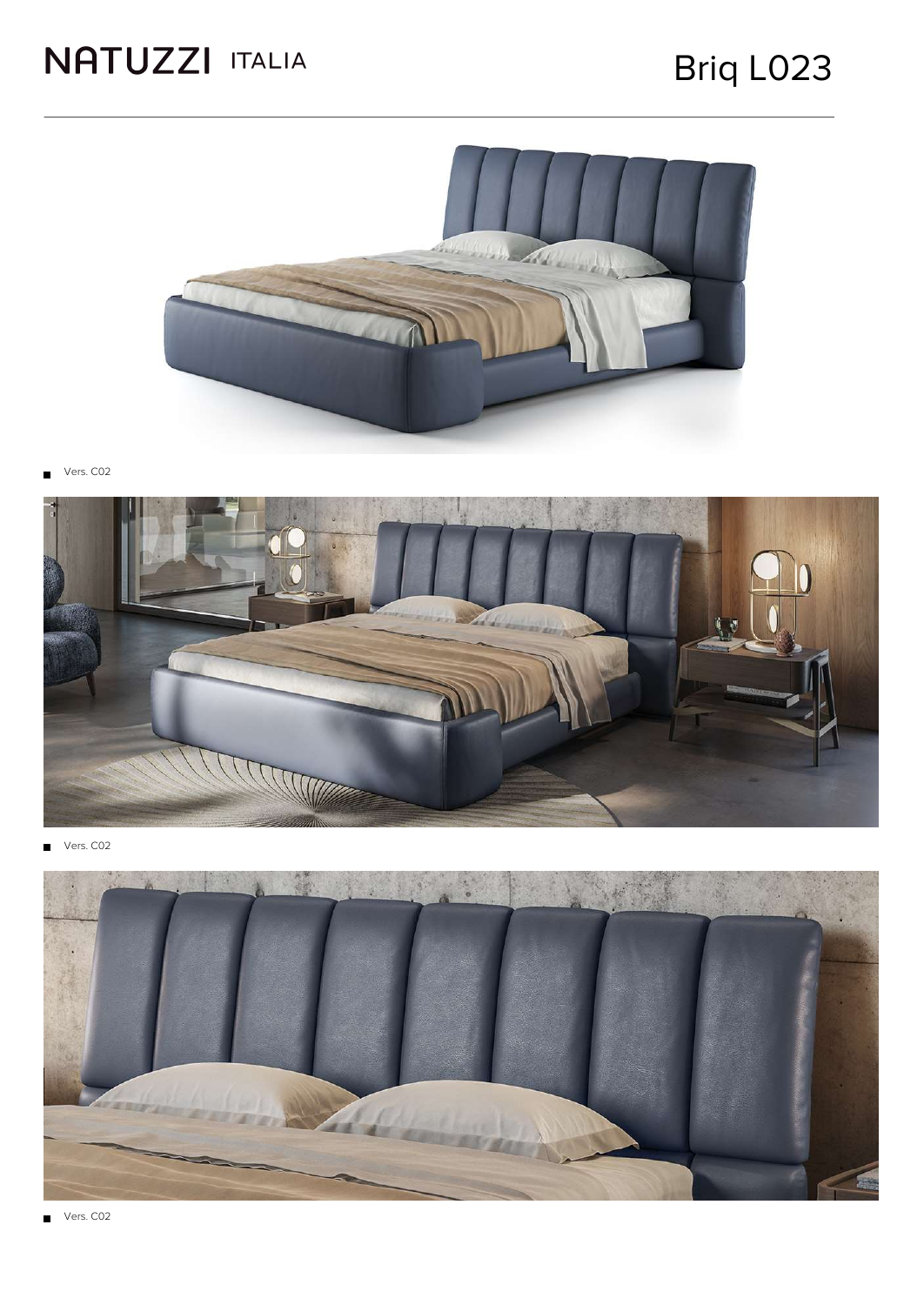## Briq L023

#### **SCHEMATICS**

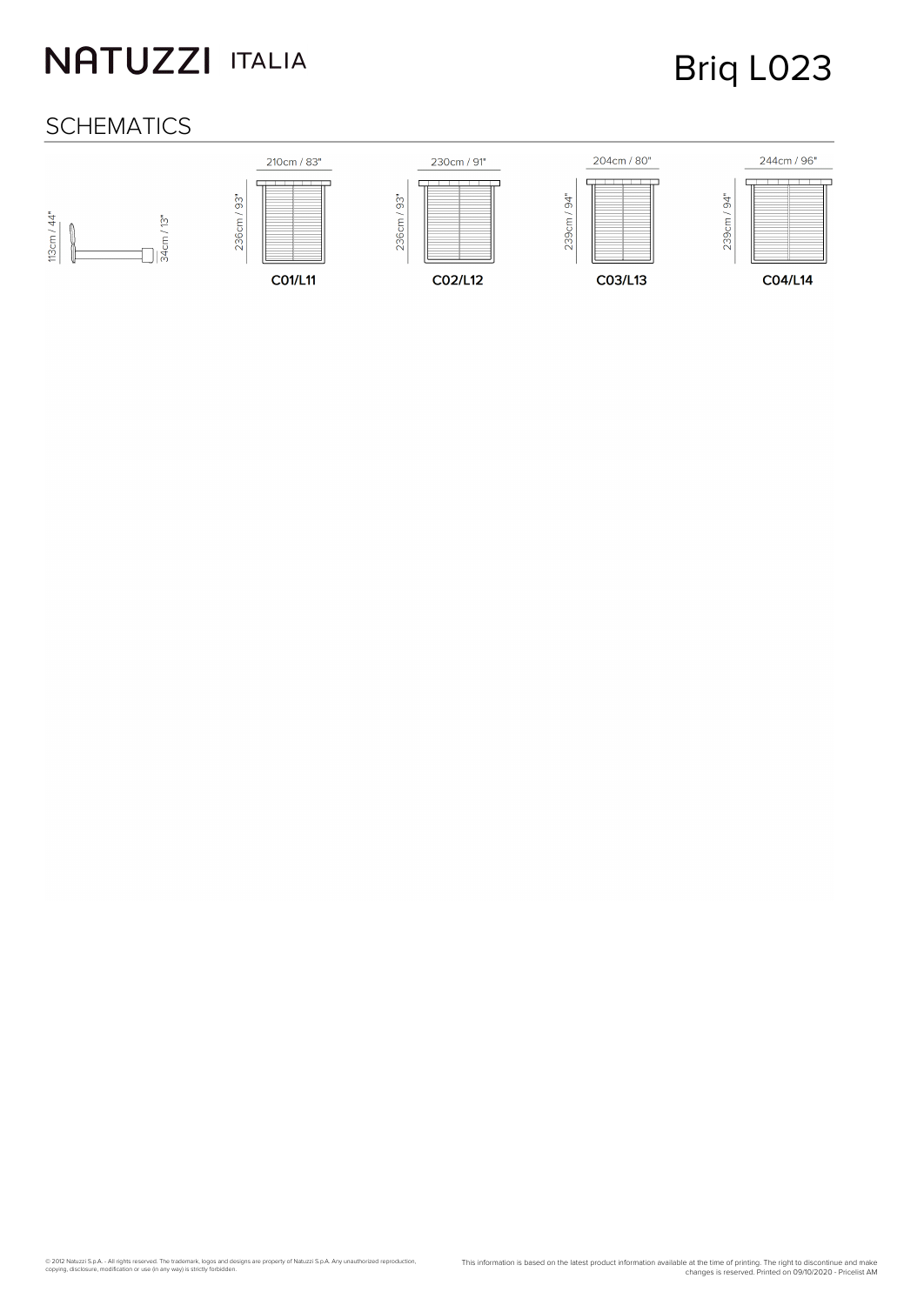Briq L023

#### TECHNICAL INFORMATION

| 頂                  | <b>COVERING</b> | Leather<br>$\overline{\textbf{\textsf{S}}}$ | Soft Cover<br>∨                               |                                                               |              |                                               |
|--------------------|-----------------|---------------------------------------------|-----------------------------------------------|---------------------------------------------------------------|--------------|-----------------------------------------------|
| $\bigtriangledown$ | <b>LEGS</b>     | Wood                                        | Metal                                         | <b>Plastic</b>                                                | Castors      | Upholstered                                   |
| z,                 | <b>FILLING</b>  | Arms                                        | Fiber<br>Foam<br>Feather/Fiber Mix<br>Feather | Fiber<br>Seat cushion<br>Foam<br>Feather/Fiber Mix<br>Feather | Back cushion | Fiber<br>Foam<br>Feather/Fiber Mix<br>Feather |
|                    | <b>COMFORT</b>  | Firm Comfort                                | Standard Comfort<br>⊻                         |                                                               |              |                                               |
|                    | <b>FUNCTION</b> | Bed                                         | Electric motion                               | Motion                                                        | Recliner     | Sliding                                       |
|                    | <b>OPTIONS</b>  | <b>Nails</b>                                | Removable                                     | <b>Contrast Stitching</b>                                     |              |                                               |

#### NOTES